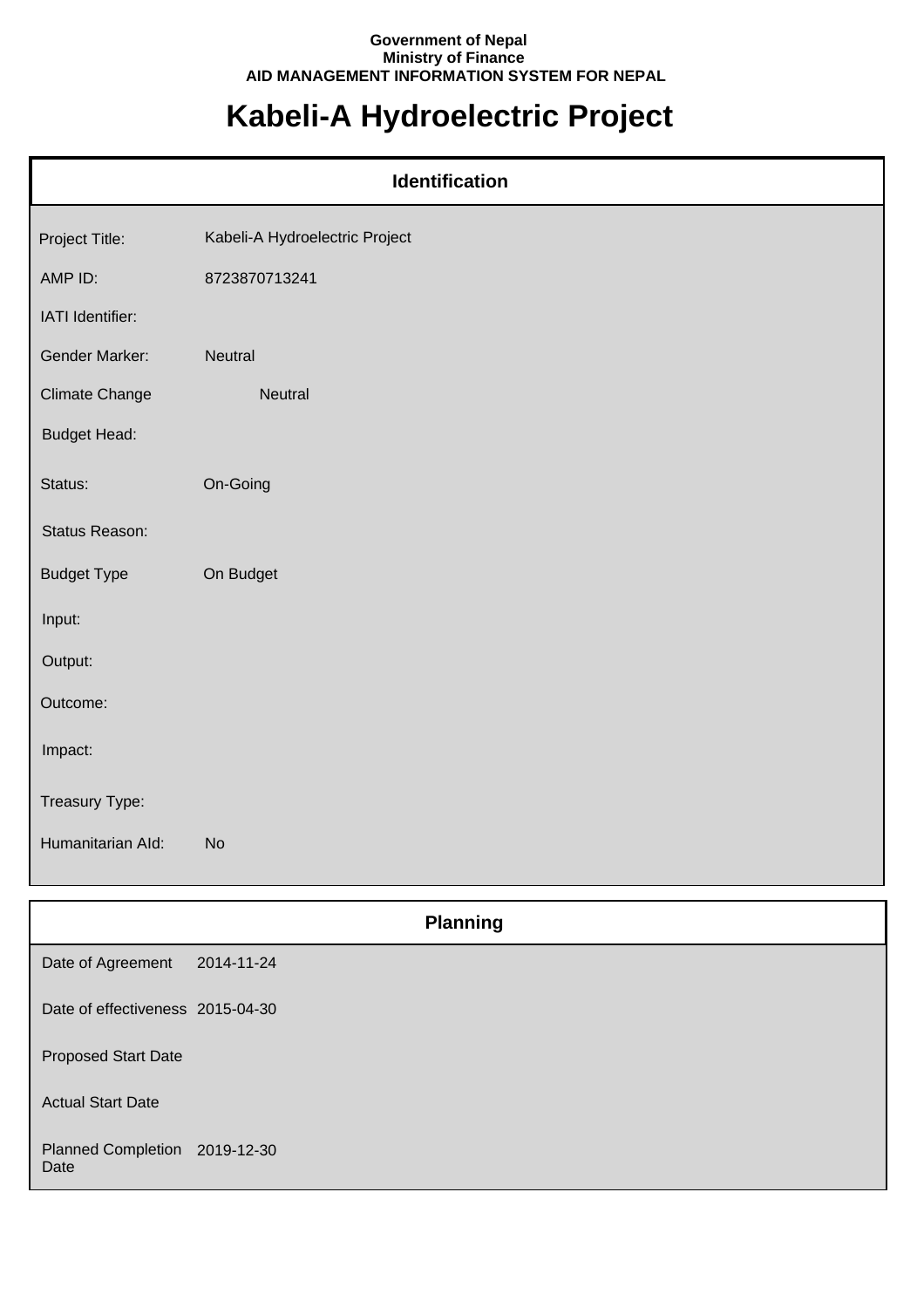| Location     |            |
|--------------|------------|
| Location     | Percentage |
| <b>NEPAL</b> | 100.0%     |

| <b>National Plan</b>                                                                              |            |
|---------------------------------------------------------------------------------------------------|------------|
| Program                                                                                           | Percentage |
| [ Alternative Energy ] [ Infrastructure Development Policy ] [ National Development Plan<br>(NDP) | 100.0%     |

| <b>Sector</b>                        |            |
|--------------------------------------|------------|
| Sector                               | Percentage |
| Nepal Sector Classification ENERGY 0 | 100.0%     |

| <b>Implementing/Executing Agency</b>  |        |  |
|---------------------------------------|--------|--|
| Donor                                 |        |  |
| International Development Association | 0.0%   |  |
| <b>Responsible Organization</b>       |        |  |
| Ministry of Energy                    | 100.0% |  |
| <b>Executing Agency</b>               |        |  |
| <b>Nepal Electricity Authority</b>    | 100.0% |  |
| <b>Implementing Agency</b>            |        |  |
| <b>Nepal Electricity Authority</b>    | 100.0% |  |

| <b>Funding</b>                               |                       |                    |                               |            |                     |
|----------------------------------------------|-----------------------|--------------------|-------------------------------|------------|---------------------|
| Transaction<br>Date                          | Type of<br>Assistance | Mode of<br>Payment | Post Earthquake<br>Assistance | Commitment | <b>Disbursement</b> |
| <b>International Development Association</b> |                       |                    |                               |            |                     |
| <b>UNDISBURSED BALANCE</b><br>null           |                       |                    |                               |            |                     |
|                                              |                       |                    |                               |            |                     |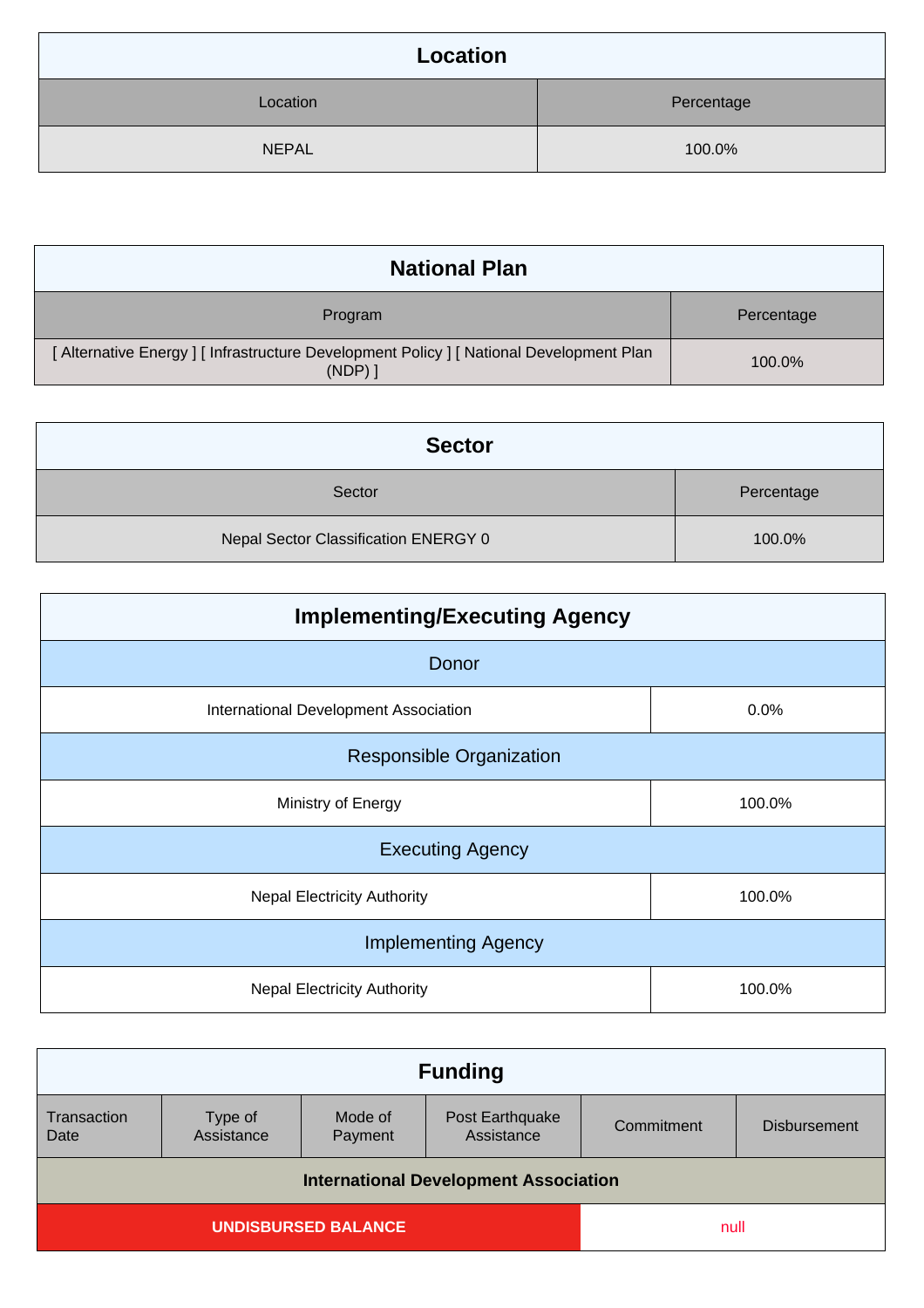| Transaction<br>Date                           | Type of<br>Assistance                  | Mode of<br>Payment    | Post Earthquake<br>Assistance | Commitment | <b>Disbursement</b> |
|-----------------------------------------------|----------------------------------------|-----------------------|-------------------------------|------------|---------------------|
|                                               |                                        |                       | <b>Actual</b>                 |            |                     |
| 11/24/2014                                    | <b>Grant Aid</b>                       | <b>Direct Payment</b> | No                            | 6,000,000  | Ю                   |
| 6/30/2017                                     | Grant Aid                              | <b>Direct Payment</b> | No                            | 0          | 200,000             |
| 6/30/2018                                     | Grant Aid                              | <b>Direct Payment</b> | No                            | Ю          | 400,000             |
| 6/30/2019                                     | Grant Aid                              | <b>Direct Payment</b> | No                            | Ю          | 299,522             |
| 6/29/2020                                     | Grant Aid                              | <b>Direct Payment</b> | No                            | 10         | 1,978,523           |
| 11/24/2014                                    | Concessional Loan<br>Assistance        | <b>Direct Payment</b> | No                            | 40,000,000 | Ю                   |
| 6/30/2018                                     | Concessional Loan<br>Assistance        | <b>Direct Payment</b> | No                            | 10         | 7,061,688           |
| 6/30/2019                                     | <b>Concessional Loan</b><br>Assistance | <b>Direct Payment</b> | No                            | Ю          | 2,730,893           |
| <b>Total</b>                                  |                                        |                       | 46,000,000                    | 12,670,626 |                     |
| Total (International Development Association) |                                        |                       | 46,000,000                    | 12,670,626 |                     |
| <b>UNDISBURSED BALANCE</b>                    |                                        |                       | 33,329,374                    |            |                     |

## **Progress Achieved**

Progress Achieved:

Key Problems:

Steps Taken to Solve Problems: